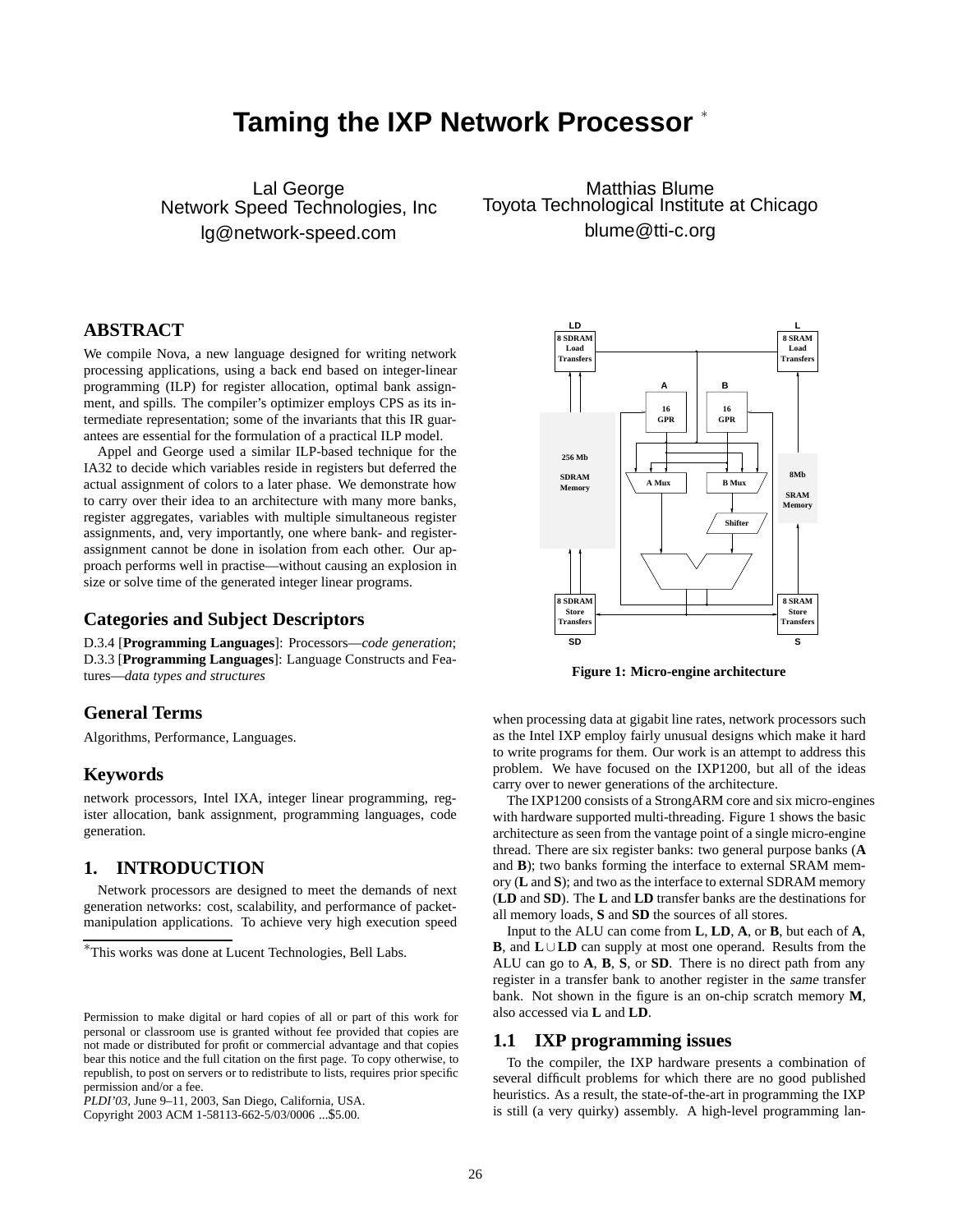guage for the IXP and its compiler must address:

- **Few registers:** Because of the penalty for memory accesses, lack of data caches, and real-time constraints, spilling (not to mention the use of a stack) is nearly intolerable.
- **Bank assignment:** The IXP has many different register banks with quite different characteristics. Which program variable should be allocated to which bank and when?
- **Register aggregates:** Transactions to memory are performed in sets of adjacent registers called aggregates. Several aggregate sizes anywhere in the range 1*...*8 occur in most programs. Where should an aggregate be allocated within a bank? If the bank is fragmented, which variables should be moved out to accommodate the aggregate, where should the evicted values go, and when should this happen?
- **Limited data paths:** After a variable has been moved to **S** or **SD**, it cannot be moved back to another bank without going through memory. If its value is required elsewhere in the program, then it should have been duplicated before being moved. When and how should such duplication occur?
- **Data structures and alignment:** Access to SDRAM memory is restricted to 8-byte boundaries and access to SRAM to 4-byte boundaries. Real-world packet data does not respect these alignment requirements. How can one effectively deal with misalignment in conjunction with header field extraction?
- **Fine control:** How should one provide the necessary knobs to access specialized hardware registers for I/O and concurrency control in a high level language?

# **1.2 Our Approach and Contributions**

The Nova language and its compiler address all of these issues with good results:

- **Optimal bank assignment:** Our formulation of integer-linear programming (ILP) generates an optimal bank assignment including spill considerations.
- **Allocation of aggregates:** Allocation of aggregates strongly interacts with bank assignment and is difficult to solve heuristically. Therefore, we use ILP to solve the two problems together.
- **Static single use:** Our compiler makes use of a *static single use* property enforced for certain variables, enabling the register allocator to place these variables into multiple registers at the same time when doing so is beneficial.
- **Typed language:** Nova's static type system is stratified into two layers: *types* and *layouts*. Record- and tuple types describe collections of word-size data that typically would be stored in collections of registers. Other types are related to the management of Nova's control structures. The typing rules guarantee that no memory allocation (stack or heap) is required for implementing control.
- **Layouts:** Layouts elegantly deal with alignment issues and bitlevel data access, resulting in efficient and easy-to-maintain code.
- **Practical demonstration:** Experimentation with our prototype provides evidence that the techniques are successful in compiling real-life programs—with compile times short enough to accommodate an edit-compile-debug cycle.

# **2. RELATED WORK**

### **2.1 Code Generation**

Imagine a "mini-IXP" where the transfer banks have four registers, and consider a program that first fills the **S** bank with values u, v, w, and x. Along some control path starting at this instruction, the variables v and x might go dead, leaving the register file with holes. Later on, the program might require sufficient contiguous space for allocating y and z:

| $u, v, w, x = \text{gram}(\text{addr}_1)$                               |   |                    |  |
|-------------------------------------------------------------------------|---|--------------------|--|
| ٠<br>٠<br>٠<br>v & x are dead<br>$y$ , $z = \text{gram}(\text{addr}_2)$ | u | W<br>register file |  |

Which variable should be evicted to accommodate the new allocation? Either u or w would do, as sufficient space would then be made available. But the best choice might also depend on lifetime, location, and usage constraints of the other variables in the program. The literature is filled with both heuristic and ILP-based techniques for similar problems. However, none of them apply directly to the IXP, nor can they easily be adapted.

For example, past work on handling floating point register pairs or overlapping registers (such as AL, AX, EAX on the IA32) makes the assumption that something to be allocated to the larger register will always stay together. This results in a simpler picture since individual smaller-sized pieces will have identical live ranges and never get considered in isolation from each other [19, 21].

In their work on compiling for irregular architectures, Kong and Wilken [19] as well as Scholz and Eckstein [21] insert registerregister copies at strategic points to start a new live range. This gives their algorithm more freedom in the choice of register banks or memory. Their optimization technology is ultimately responsible for determining if the copies are necessary. Given that there are six register banks on the IXP, it is not clear where such copies should be inserted and what they would accomplish. In contrast, we do not insert copies into our input program, but our ILP formulation is free to insert an inter-bank move at any program point as necessary.

Tallman and Gupta [24] describe a bit-width aware register allocation algorithm where static analysis is used to compute the variations in the bit-width over the lifetime of a variable. This information is used to construct an interference graph that aids in packing several variables into a single register. The allocation of aggregates to transfer banks can be seen as a similar packing problem (at register-granularity). Unfortunately, the analogy does not carry very far since IXP aggregates do not have to be stored in adjacent registers all of the time. There are only a few specific program points where aggregation matters; at all other points it does not have to be taken into account (at least not directly). Not even the live ranges of individual members of any given aggregate will necessarily coincide.

Fu and Wilken [15] investigated the problem of reducing the number of variables and constraints in an ILP model for the IA32 without compromising optimality with the goal of achieving faster solve times. As described later (Sections 8 and 9), we had to deal with similar problems, arriving at similar solutions.

Dealing with multiple register files in clustered VLIW architectures dates back to the Bulldog compiler [12]. The problem in clustered architectures is that of keeping related registers together. On the IXP we face the dual problem of keeping the operands of a single instruction in different banks, taking the architecture's limited data paths between banks into account.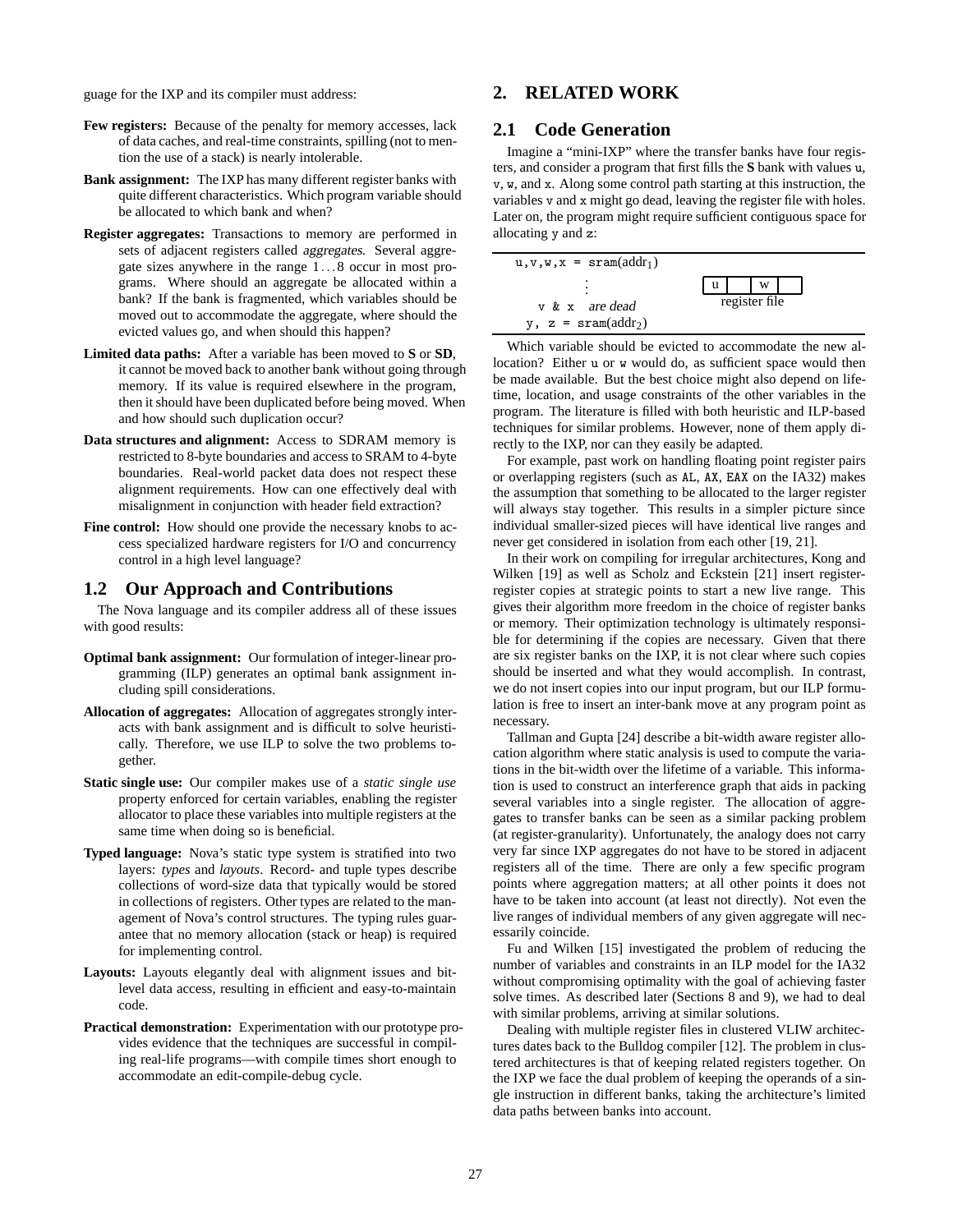The register allocation and bank assignment on the IXP is difficult enough that we do not consider the integration of scheduling, or memory bank assignment. This is a shortcoming that will have to be addressed in future work. Since memory latencies differ from bank to bank, a solution to this problem will have to take the multithreaded nature of IXP applications into account.

Let us come back to our mini-IXP with transfer banks of size four. Consider a following program that contains two SRAM store instructions with a common operand x:

```
sram(addr1) = u, v, x, w
  .
  .
  .
sram(addr2) = a, x, b, c
```
The different positions of x in the list of operands creates conflicting constraints for its allocation to a register in the transfer bank. We could address this problem by making copies of x, using a different copy in each of the conflicting instructions. Since making a physical copy increases register pressure, optimal placement of the copy instruction is intertwined with optimal registerand bank assignment itself. Not always are all copies required. Which ones are, however, depends on other decisions of the register allocator. For example, suppose the last use of  $x$  is in an instruction like:

sram(*addr*3) = y, **x**, z

This use of x is compatible with one of the other two uses (but not with both), so an existing copy of x might be able to do double-duty here. But not before register allocation is done do we know which one, if any. The traditional approach is to make sufficiently many copies when x is defined and to rely on subsequent coalescing to eliminate the ones that are unneeded [16]. The idea of cloning (see Section 10) makes it possible for the same technique to work in an ILP-based allocator.

### **2.2 Programming Packet Manipulation**

From the programmer's point of view, one of the most tedious and error-prone aspects of packet manipulation is that of header field extraction. Depending on sizes and offsets, a field might be aligned with the start or the end of a word, it might reside inside a word, or it could straddle a word boundary.

To extract a field requires a different sequence of instructions in each case, and the slightest change to one of the sizes has the potential of changing the situation for many fields, making it difficult to maintain or enhance hand-crafted machine code. The few existing compilers for higher-level languages on the IXP (such as Intel-C) do not provide the language support necessary to improve the situation.

The next section presents an overview of the Nova programming language with emphasis on the salient design choices, and the semantics of layout and overlay specifications. Section 4 gives an overview of the CPS-based front end of our prototype implementation. The bulk of the paper (Sections 5 through 10) presents our formulation of the ILP optimization problem, and lastly we finish with performance results on stock hardware and conclusions.

# **3. THE PROGRAMMING LANGUAGE**

Nova is a modern, lexically-scoped, strict, statically typed, leftto-right order, call by-value programming language. It has many of the familiar control constructs including functional abstraction

and exceptions, but can be compiled to a FORTRAN-like runtime model.

Nova provides value aggregation through record- and tuple-types as well as arrow- and exception-types for describing arguments that are functions or exceptions. There is no polymorphism.

# **3.1 Inexpensive to Implement**

Compiled Nova code must be able to fit within one or two thousand words of IXP microengine instruction cache. The code will typically implement the fast path of some network processing application and must be as efficient as possible.

Our language design aims at helping in this regard by avoiding constructs that could become expensive. In particular, unless register allocation requires spills (which is very rare), memory allocation and memory access are never implicit but always syntactically apparent. This means that a number of popular features have been intentionally left out:

- **no recursive types** Nova does not have support for recursive algebraic types such as lists or trees because, in general, values of these types would have to be memory-allocated.
- **no stack** Nova functions can be mutually recursive, but all recursive calls are restricted to be in tail-call position. Furthermore, the absence of recursive types prohibits self-application, making it impossible to define a fixpoint combinator that would bring unrestricted recursion through the back-door.
- **no memory-allocated closures** Nova functions can be nested so that free occurrences of variables in an inner function refer to their corresponding definitions in the outer scope. But no two function values created by instantiating a single definition can ever be alive simultaneously in Nova programs, so closures do not have to be memory-allocated.
- **flattening of records** Our language has records and tuples with fields of arbitrary types. Records are finite collections of labeled values, written by enclosing them in square brackets (e.g., [x=4, y=3]), while tuples are sequences of values, written by enclosing them in parentheses (e.g., (4,3)). The grouping of conceptually related values into larger values is a useful organizing tool for the programmer, but it does not have to be reflected in the runtime model. Our compiler handles tuples and records by compile-time bookkeeping; only leaf fields have a runtime counterpart, and each of them is treated as an independent variable by the register allocator.

# **3.2 Layouts**

The analysis of incoming and the construction of outgoing network packets is at the heart of network processing. Therefore, Nova programs perform many bit- or byte-level operations, i.e., masking and shifting.

The instruction set of the IXP microengine provides adequate support for dealing with these situations, but hand-crafting the necessary code is tedious and error-prone. Moveover, even a small update such as the insertion of a new field at the beginning of a header typically means that any code using these low-level operations must be rewritten from scratch.

The Nova language automates the task of generating shift and mask operations by providing a sublanguage for defining *layouts* that statically describe the arrangement of bitfields within a byte stream. For every layout *l* Nova defines two types: *packed*(*l*) and *unpacked*(*l*). The former is a sufficiently long word tuple type describing raw, packed data with all bits in their correct positions. The latter is a record type whose structure follows the structure of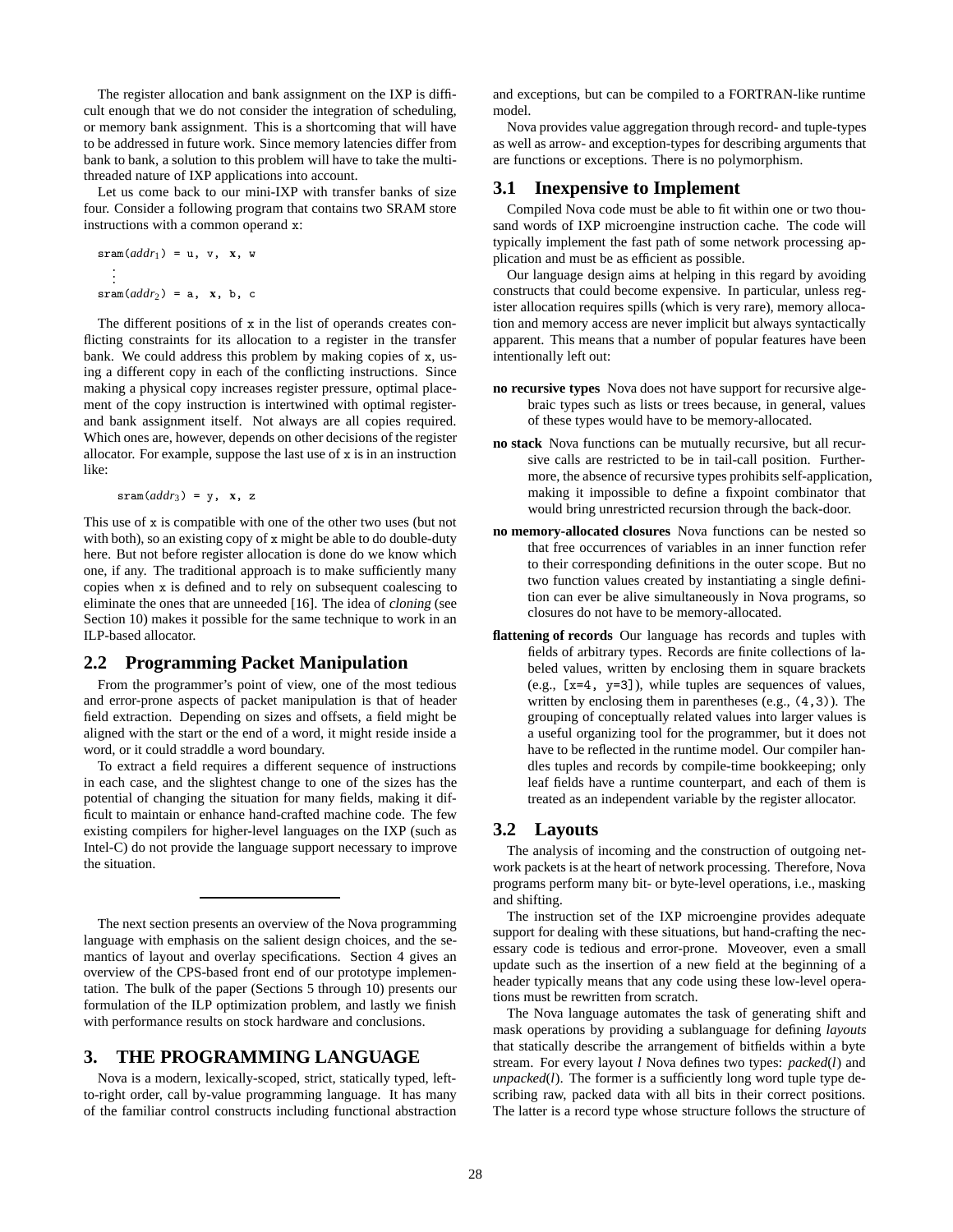*l*'s definition where all bitfields have been spread out, each into its own record component of type *word*.

For example, the layout definition of the IPv6 header lists its fields and makes use of another layout called ipv6 address:

```
layout ipv6_address =
  { a1 : 32, a2 : 32, a3 : 32, a4 : 32 };
layout ipv6_header = {
  version : 4,
  priority : 4,
 flow label : 24.
  payload_length : 16,
  next_header : 8,
 hop_limit : 8,
  src_address : ipv6_address,
  dst_address : ipv6_address
};
```
Given this definition, the type name *packed*(ipv6\_header) is a synonym for *word[10]* and we have the following type equalities:

```
type unpacked(ipv6_address) =
  [ a1: word, a2: word, a3: word, a4: word ]
```

```
type unpacked(ipv6_header) =
  [ version : word,
    priority : word,
    flow label : word.
    payload_length : word,
    next_header : word,
    hop_limit : word,
    src_address : unpacked(ipv6_address),<br>dst_address : unpacked(ipv6_address)
                     : unpacked(ipv6_address) ]
```
On the operational side, *packed*(*l*) and *unpacked*(*l*) are connected by operations **unpack**[*l*](x) and **pack**[*l*](x). The **unpack**[*l*] operator maps a value of type *packed*(*l*) to the corresponding value of type *unpacked*(*l*). For example, one could write something like:<sup>1</sup>

```
let pdata : packed(ipv6_header) = ...
let udata = unpack[ipv6_header](pdata);
if (udata.version == 6 && udata.hop_limit > 0)
  ...
else ...
```
Although formally every bitfield mentioned in *l* gets extracted by **unpack**[*l*](x), no actual machine instructions will be generated for those fields that are ignored by the rest of the program.

A formal definition for **pack**[*l*], which acts as the inverse of **unpack**[*l*], is complicated by the possibility of *overlays* within layouts. Overlays consist of two or more alternative sub-layouts, each covering the same bit range. Unpacking generates all bitfields in a given layout, including every possible alternative of each of its overlays, but packing takes input corresponding to precisely one alternative of each overlay.

As an example, consider the aforementioned IPv6 address layout. In most programs it makes sense to consider version and priority fields together, forming a larger 8-bit field that is cheaper to extract. A revised version of our layout could provide the two competing views side-by-side in the form of an overlay:

```
layout ipv6_header = {
  verpri : overlay {
                    whole : 8
                  | parts : { version: 4,
                              priority: 4 }
                 },
  flow_label : 24,
  ...
}
    ...
let x = pack[ipv6_header]
  [ verpri = [ whole = 0x60 ], ... ]
let y = pack[ipv6_header]
  [ verpri = [ parts = [ version = 6,
                         priority = 0 ] ], ... ]
```
Layouts can be composed on the fly in *layout expressions*. This can be useful when several small variations of the same basic layout are required. The following example assumes a 56-bit layout lyt that can appear at offsets 0, 16, or 24 within a 3-word (96 bit) tuple of packed data. Sequential layouts can be *concatenated* using the infix operator  $#$  and the notation  ${n}$  specifies a small sequential layout that consists of nothing more than an unnamed *n*-bit gap:

```
layout lyt = { x: 16, y: 32, z: 8 } // size = 56 bits
    ...
let udata = \frac{1}{3} if (...) \frac{1}{3} if (...)
                          // alignment is 0
   unpack[lyt ##{40}](pdata)
 else if (...) // alignment is 16
   unpack[{16}## lyt ##{24}](pdata)
 else // alignment is 24
   unpack[{24}## lyt ##{16}](pdata);
if (udata.x == 0x3456) ...
```
Notice that completely different instruction sequences must be generated for each of the three branches in order to correctly extract the values of bit fields like udata.x, but we are able to use the same layout definition lyt in each case.

### **3.3 Exposing Hardware Features**

The IXP microengine instruction set is rather quirky, and Nova tries to shield the programmer from much of that. But some features are useful and we incorporated special syntax into Nova to let the programmer have access to them. Examples include interthread communication (on the same micro-engine, on different microengines on the same chip, or across chips), locking and unlocking (mutual exclusion), concurrency control, access to FIFOs, a number of special-purpose operations such as hashing, and access to different kinds of memory.

# **3.4 No GOTO**

Nova provides syntax for the usual set of "structured" control constructs such as if-then-else or loops. However, it does not provide a general **goto** construct that would let the programmer specify arbitrary control flows. Nevertheless, most legitimate uses of **goto** have an alternative formulation in Nova in terms of function calls and exceptions. The Nova compiler translates all tail-calls into unconditional branches. In fact, the main difference between a tail call and a **goto** is that the tail-call respects scoping discipline and can pass arguments.

Programs running on an IXP microengine often implement no more than the *fast path* of a particular network protocol. As a result, the program must detect all cases that cannot be handled on the fast path. Once such a situation has occured, control should be transferred to some error handler immediately. The error handler could, for example, hand the current packet to the main CPU for slow-path processing.

<sup>1</sup>The **let** keyword binds a new variable. This construct can appear at any point within *{*... *}*-enclosed blocks. The new binding is in scope until the end of the block. One can add a type constraint using the : notation as shown in the example.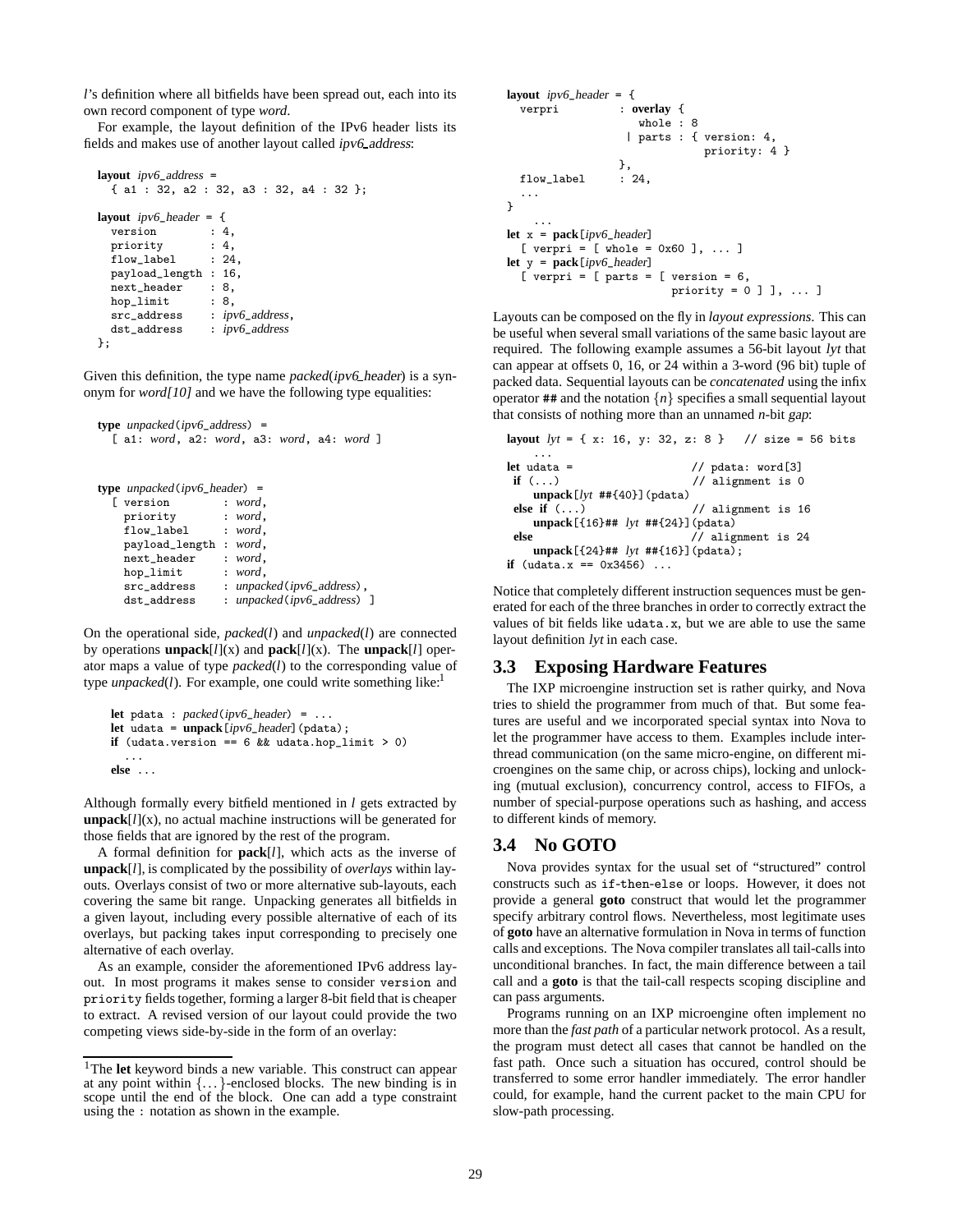To express such behavior in Nova, it is convenient to make use of the **try**-**handle** construct. Example:

```
fun g [ ..., x1, x2 ] {
  if (...) raise x2 ()
  else if (...) raise x1 [ b = ..., c = ... ];
  ...
}
...
try { if (x.a == A1) { ...
       raise X1 [ b = ..., c = ... ]
     } else
       g \t{i} \t{...}, x2 = X2, x1 = X1} handle X1 [ b, c ] { ... }
  handle X2 () { ... }
```
Each **try**-**handle** block introduces—in a lexically scoped manner the names of the exceptions (X1 and X2 in the example) that can be used within. These blocks can be nested, and exception values can be passed as arguments to function calls, thus enabling these functions (such as g in the example) to directly jump back out to the corresponding handler. Nova's type system guarantees that no computation that might raise an exception *e* can escape the **tryhandle**-block that handles *e*.

### **4. THE FRONT END**

Nova programs can never become very big because generated machine code has to fit within only a few thousand instruction words. Therefore, our compiler can easily afford to do wholeprogram analysis.

The front end of the compiler performs the usual lexical and syntactic analyses, elaboration and type-checking, and then converts to a *continuation-passing style* intermediate representation (CPS). It then further transforms the code into *static single assignment* (SSA) form for temporaries and performs a host of CPS optimizations, deproceduralization, transformation to a new *static single use* form for temporaries participating in memory output operations, and, finally, IXP instruction selection. The phases after instruction selection are considered part of the back end.

### **4.1 Continuation-Passing Style**

Continuation-passing style [23, 2] has been criticized as overkill in the case of a traditional stack-based implementation of languages with recursive procedures. Indeed, CPS makes it somewhat harder to determine which closures can be stack-allocated. On the other hand, some of the desirable properties of CPS (e.g., the explicit naming of all intermediate values) are shared with direct-style representations such as A-Normal Form [13]. Other studies point to heap-allocated continuation closures like those used by some existing CPS-based compilers such as SML/NJ [5] as being expensive [7].

However, none of these problems matter in the case of Nova: Nova does not have general recursion and its implementation is not stack-based. Due to the restrictions that we placed on the source language, closures do not require memory allocation and all free variables can simply remain in registers. Alternatives to CPS such as A-Normal Form do not capture control flow as concisely as does CPS. While we do not claim CPS to be strictly superior to directstyle representations, we still found it to be an excellent match for the problem of compiling the Nova language.

Our CPS does not have aggregate types; all variables conceptually correspond to single machine registers. The CPS converter takes advantage of information produced by the type checker and flattens all records, representing each leaf field by its own CPS variable. From that point on, each record field has its own independent representation and is subject to subsequent optimizations without regard of the conceptual relationship to other variables that had been expressed by types in the source program.

The converter also tries—as long as it is cheap to do so—to encode boolean values as control flow. In particular, functions returning a *bool* take two return continuations instead of one. This can make life somewhat easier for the CPS optimizer.

# **4.2 Static Single Assignment**

Soon after CPS conversion the compiler eliminates all assignments to temporaries, effectively bringing the code into static single assignment form (for temporaries) [9]. Luckily, CPS is already powerful enough to express SSA directly without requiring additional constructs such as  $\phi$ -nodes [18, 3].

As we will explain later (see Section 9), SSA is not only useful when it comes to performing data flow analyses. In our compiler its use guarantees an essential property: no variable will appear as the target of two different memory read instructions, ruling out the possibility of conflicting constraints that would make consistent colorings impossible. Although in principle it is possible to handle inconsistent colorings (i.e., the use of different colors at different program points), the resulting ILP models turned out to have too many variables and to cause solve times that are too long. The simplification of the ILP model resulting from the ability to rely on SSA is what makes our approach feasible.

#### **4.3 De-proceduralization**

The current prototype of our ILP-based back end cannot handle general interprocedural bank- and register-assignment. As a workaround we implemented a CPS phase that fully inlines all procedure calls in non-tail position.

#### **4.4 CPS Optimization Phases**

Our CPS optimizer is far from complete, but even now its output is good. We have implemented constant folding, global constant propagation, local value propagation, eta reduction, simple hoisting of arithmetic operations, simple contractions (e.g., inlining of called-once functions), useless variable elimination, dead code elimination, and trimming of memory reads.

In particular, the combination of flattened records, dead code elimination, and useless variable elimination makes programming with records and tuples (especially **pack** and **unpack**) inexpensive. Consider the following example:

```
fun f (p1, p2) {
 layout p = { a : 16, b : 32, c : 16 };
  let u1 = unpack[p](p1);
  let u2 = unpack[p](p2);
  (if (u1.c > 10) u1 else u2).b
}
```
Our compiler will determine that fields u1.a, u2.a, and u2.c are never used and that, therefore, their values do not even have to be extracted.

#### **4.5 Static Single Use**

As mentioned in section 4.2, SSA form solves a potential coloring problem for temporaries defined by memory read operations. A dual of the same problem arises for variables participating in memory write operations.

Therefore, just before going into instruction selection our compiler brings the program into *static single use* (SSU) form, a dual of SSA form where *cloning* plays the role of SSA's φ-nodes. For our purposes, static single use means that any use of a variable *x* as an operand in a memory-write operation is the *only* use of that variable in the entire program.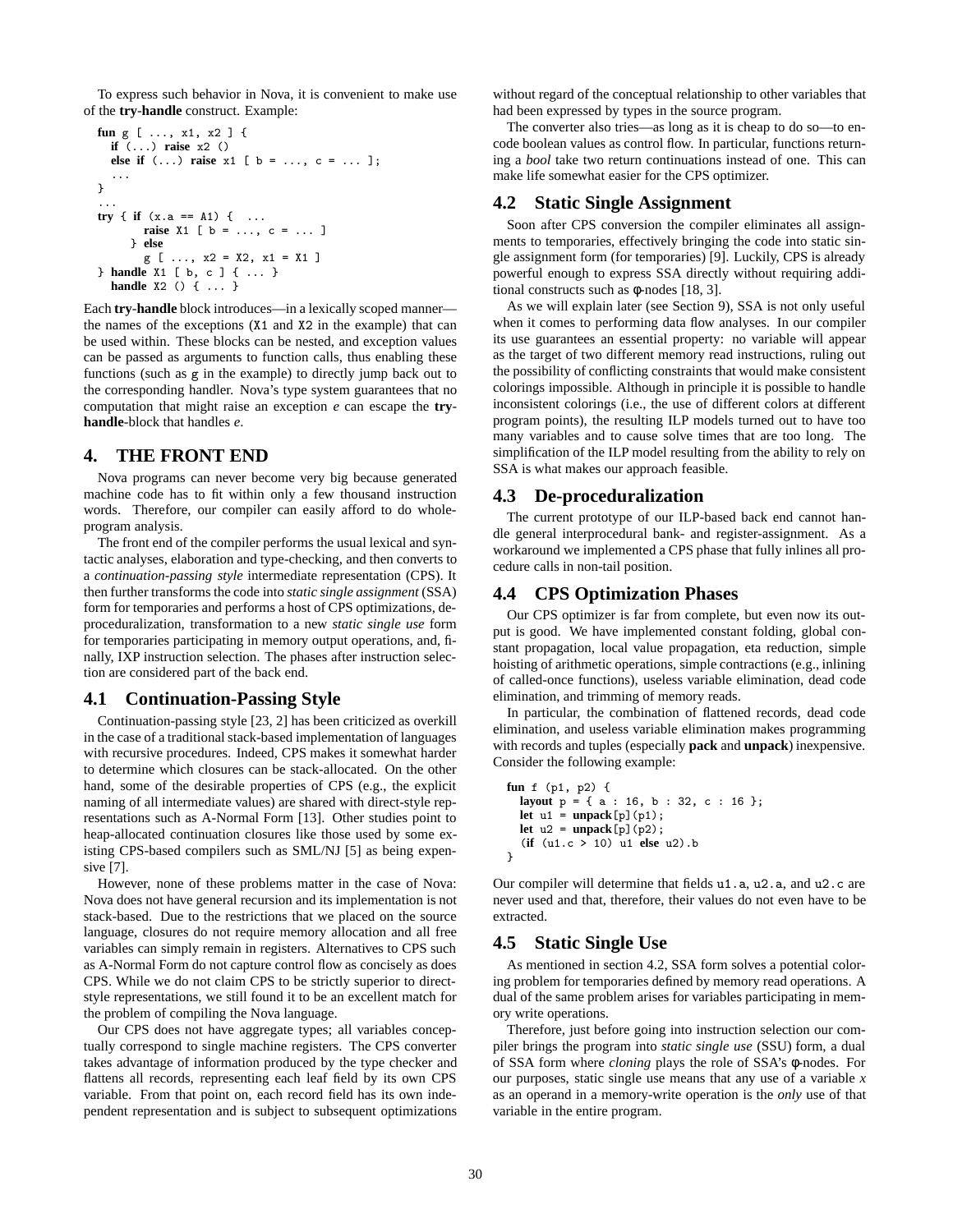

**Figure 2: Modeling with AMPL.** The input to AMPL consists of an abstract model and concrete data for that model. AMPL instantiates the model with the data, generates the (integer-)linear program to be solved by some off-the-shelf solver, and finally interprets the solution in terms of the original model.

SSU form can be generated simply by making sufficiently many copies of each variable. Since the program was in SSA form already, no variable will ever be written to after its creation, so originals and copies are guaranteed to be consistent.

We added a new primitive operation clone to the CPS language and to the IXP machine description used by the back end of the compiler. Cloning is semantically equivalent to copying. As we describe later in more detail, the difference is in how clone operations are handled by the ILP model: variables that are clones of each other *may* but *do not necessarily have to be* allocated to the same register, so cloning does not always imply physical copying. Minimizing the amount of such physical copying is part of the ILP solver's job, made possible by the idea that clones are copies that do not interfere with each other.

The example on the left is rewritten to that on the right where the variable x is cloned with y such that there is a single use of all members of the cloned set.

| $x \leftarrow \cdots$ | $\mathbf{x} \leftarrow \cdots$<br>$y \leftarrow \text{clone}(x)$ |  |  |  |
|-----------------------|------------------------------------------------------------------|--|--|--|
| $sram() \leftarrow x$ | $sram() \leftarrow y$                                            |  |  |  |
| .                     |                                                                  |  |  |  |
| $\leftarrow$ x        | $\leftarrow$ x                                                   |  |  |  |

# **5. ILP-BASED OPTIMIZATION**

We model the problem of optimal bank-assignment and coloring of aggregates as a 0-1 integer-linear program, i.e., an optimization problem with constraints that are linear inequalities, a linear cost function, and the additional constraint that every variable must take the value 0 or 1. We use AMPL [14] to describe, generate, and solve the linear program. The AMPL compiler derives an instance of the optimization problem by instantiating a mathematical model with data specific to the task being solved, and feeds the resulting system to a standard off-the-shelf simplex solver.

The AMPL model consists of several variable-, set-, and parameterdeclarations, plus templates to generate the constraints for the linear program. Sets can simply be symbolic enumerations, or they can be built up from other sets using constructive set operations. Related ILP variables are grouped together and referred to using a single name and a set that acts as an index range for that name. For example, if T and R are sets, then a declaration

var x {T,R};

introduces variables  $x_{i,j}$  where i ranges over T and j over R. Figure 2 outlines an example of a model, data, and the generated system of linear equations.

# **5.1 Overview**

In what follows, we refer to program variables in the code to be compiled as *temporaries* and reserve the word *variable* for the description of the AMPL model.

For every instruction of the program we want to find an assignment of temporaries to register banks. If a temporary is required in different banks for adjacent instructions  $i_1$  and  $i_2$ , then an interbank move has to be inserted at the point between  $i_1$  and  $i_2$ . In our model, there is a move for every live temporary at every point; if a temporary remains in a bank, then source and destination banks of the move are identical and its cost is zero.

A feasible solution is one that does not exceed any of the physical resource limits of the IXP such as number of registers in a bank. An *optimal* solution is one that has the lowest weighted cost of interbank moves.

# **5.2 The Model**

We develop the model in three phases: basic constraints to express operand requirements and resource bounds, colors and aggregation of registers, and cloning. After we have covered the basics, each later progression will require additional or somewhat modified sets and constraints—which we will then introduce *on-the-fly*.

**Variables:** The set V is the set of temporaries in the program, P denotes the set of program points within the flowgraph. Each instruction of the program's original flowgraph is located *between* two such points. A branch instruction is followed by a single point that is connected to all points at the targets of the branch.

Using P and V, we then define sets related to liveness properties of the temporaries in the program. For any  $v_1 \in V$  that is live at a point  $p_1 \in P$ , we write  $(p_1, v_1) \in$  Exists. The Exists set is similar to the live set but not identical: if an instruction between points  $p_1$  and  $p_2$  produces a result  $\nu$  that is immediately dead, then *v* is nowhere live but  $(p_2, v) \in$  Exists. If a temporary  $v_1$ is live and carried unchanged from point  $p_1$  to  $p_2$ , then we say that  $(p_1, p_2, v_1) \in \text{Copy}.$ 

set E xists 
$$
\subseteq
$$
 P × V ;  
set Copy  $\subseteq$  P × P × V ;

Our model starts with three sets of 0-1 variables:

- *Move*<sub>p</sub>,*v*,*b*<sub>1</sub>,*b*<sub>2</sub> has the value 1 if the temporary v needs to be moved from bank b1 to bank b2 at the point p; and is zero otherwise.
- *Before*<sub> $p,v,b$ </sub> has the value 1 if the temporary v is in the bank b before the point p; and is zero otherwise.
- *After*<sub>p,*v*,*b*</sub> has the value 1 if the temporary v is in the bank b after the point p; and is zero otherwise.

In AMPL these variables would be declared using: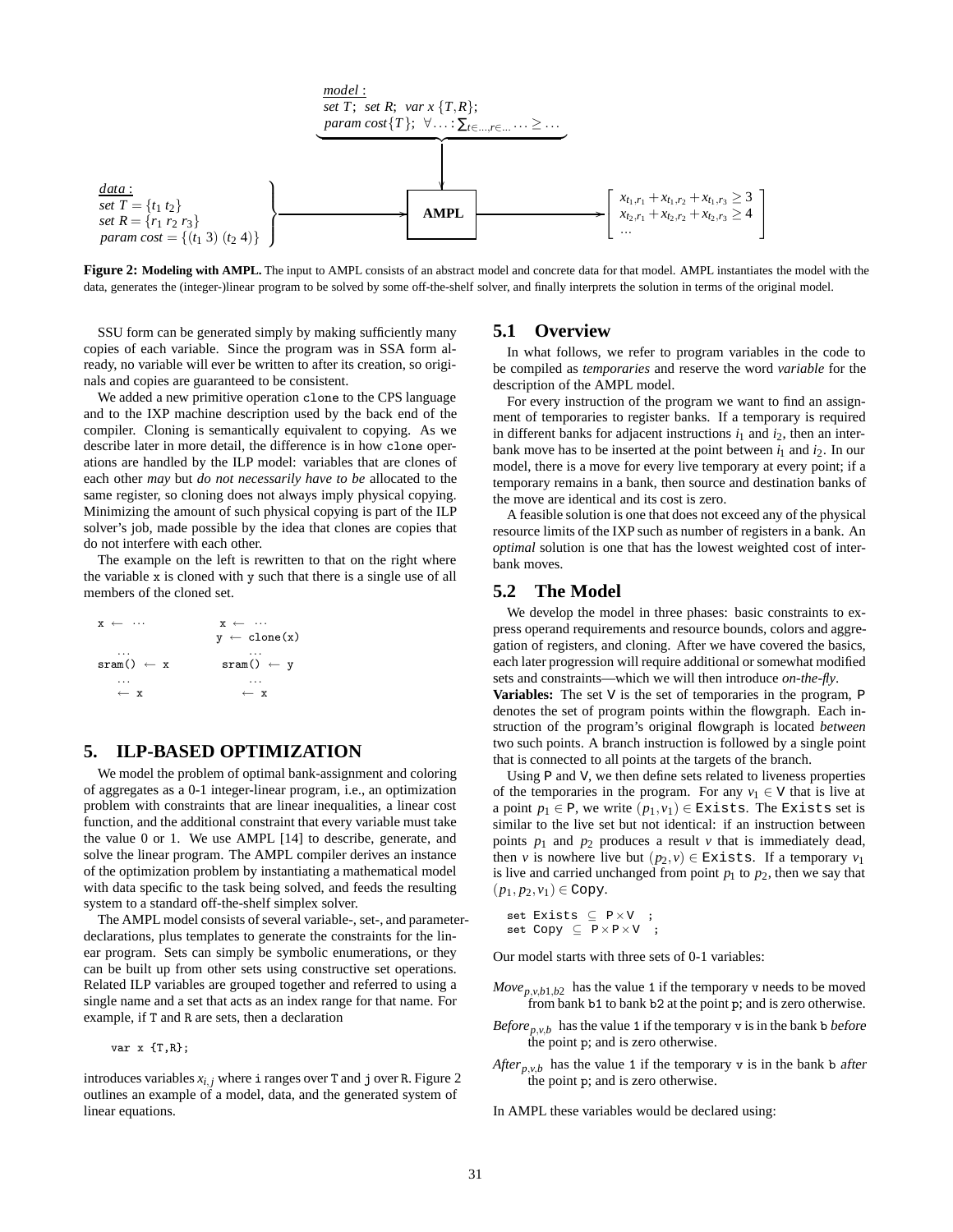•*p*<sup>1</sup> **let** (a, b, c, d) = sram(100); •*p*<sup>2</sup> **let** (e, f, g, h, i, j) = sram(200); •*p*<sup>3</sup> **let** u = a + c; •*p*<sup>4</sup> **let** v = g + h; •*p*<sup>5</sup> sram(300) ← (b, e, v, u); •*p*<sup>6</sup> sram(500) ← (f, j, d, i); •*p*<sup>7</sup> set P := {*p*<sup>1</sup> *p*<sup>2</sup> *... p*7} set V := {a b c d e f g h i j u v} set DefL4 := {(*p*1,*p*2,a,b,c,d)} set DefL6 := {(*p*2,*p*3,e,f,g,h,i,j)} set DefABW := {(*p*3,*p*4,u) (*p*4,*p*5,v)} set Arith := {(*p*3,*p*4,a,c) (*p*4,*p*5,g,h)} set UseS4 := {(*p*5,*p*6,b,e,v,u) (*p*6,*p*7,f,j,d,i)} set Exist := {(*p*2,a), (*p*2, b), ... (*p*3,e), (*p*3, f), ... (*p*4, u), ... set Copy := {(*p*2,*p*3,a) (*p*2,*p*3,b) ...

**Figure 3: Sample source code and AMPL data.** AMPL set definitions on the right capture the essence of the bank- and register-allocation problem for the program on the left.

set XBank := {**L***,* **LD***,* **S***,* **SD**}; set GBank := {**A***,* **B***,* **M**}; set Banks := XBank ∪ GBank ; var *Move* {Exists, Banks, Banks} binary; var *Before* {Exists, Banks} binary; var *After* {Exists, Banks} binary;

where the set declarations enumerate the transfer banks in XBank and general purpose banks in GBank. The declaration for *Move* defines a variable indexed over points *p* and temporaries *v* such that  $(p, v) \in$  Exists, and a pair of banks representing the source and destination banks.

**Instruction operands:** Like Appel and George [4], we characterize instructions by the resources they require and define. For example, the output of the ALU can either be an **A**/**B** register or one of the write-side transfer registers. The operands can be taken from any disjoint set of input banks. Thus an instruction of the form  $x := y \oplus z$  between the points  $p_1$  and  $p_2$  will be modeled as  $(p_1, p_2, x) \in \text{DefABW}$ , and  $(p_1, p_2, y, z) \in \text{Arith}$ , and constraints on these sets will ensure that the necessary conditions for the instruction are met.

```
set DefABW ⊆ P×P×V
set Arith ⊆ P×P×V×V
```
In a similar manner we have a number of sets to characterize the various operand- and destination constraints of other IXP instructions.

On the IXP, multiple memory locations can be read or written using a single instruction, and all the registers used in these operations must be consecutive. The number of registers used in SDRAM memory operations is always a multiple of two. We declare the sets Def<sub>Li</sub>, UseS<sub>i</sub>:  $1 \le i \le 8$ , and DefLD<sub>j</sub>, UseSD<sub>j</sub>:  $j \in 2, 4, 6, 8$ to associate the points before and after the instruction with the variables defined or consumed by it. For example:

$$
\texttt{set DefL}_i \subseteq P \times P \times \overbrace{V \times \cdots \times V}^i
$$

**Others:** Our model uses several other sets that, for brevity, are not shown in this extended abstract. The purpose of these sets is to deal with, e.g., instructions that mutate an operand or situations where it would be illegal to insert move instructions at certain program points.

**Example:** Figure 3 shows a sample program and the AMPL data generated for it. The first two lines read four and six SRAM memory locations from addresses 100 and 200; the last two lines, write values to addresses 300 and 500 in SRAM. The AMP data declares

7 programs points and 12 variables;  $(p_3, p_4, u)$  is a member of defABW since there is an arithmetic operation between  $p_3$  and  $p_4$ , and the destination of the instruction is u, etc.

# **6. CONSTRAINTS**

Linear constraints deal with liveness, operand constraints, and **K** constraints which guarantee that at no program point the number of temporaries assigned to a bank exceeds the capacity of that bank. Finally, there are constraints that bind together the redundant variables of the model. (Redundant variables are variables that exist merely to make it easier to specify the model but whose values are uniquely determined by the values of other variables.)

**In-before and in-after:** If at some point  $p$  a temporary  $v$  is moved from some source bank  $b_1$  to some other bank  $b_2$  (even when  $b_1 =$  $b_2$ ), then *v* must have existed in  $b_1$  before *p* and it must exist in  $b_2$ after *p*. The constraints relate *Before* and *After* to *Move*s:

$$
\forall (p, v) \in \text{Exists}, \forall b \in \text{Banks} : \\ \text{Before}_{p, v, b} = \sum_{d \in \text{Banks}} \text{Move}_{p, v, b, d} \\ \forall (p, v) \in \text{Exists}, \forall b \in \text{Banks} : \\ \text{After}_{p, v, b} = \sum_{s \in \text{Banks}} \text{Move}_{p, v, s, b}
$$

**In one place only:** We place the restriction that if a temporary exists at a point it must exist in precisely one bank. Therefore, the sum over all banks must be one. This constraint must be relaxed when cloning is involved, however for non-cloned variables, the inone-place assumption simplifies the modelling, and does not appear to impact optimality in practise:

$$
\forall (p,v) \in \texttt{Exists}: \sum_{b \in \texttt{Banks}} \textit{Before}_{p,v,b} = 1
$$

**Copy propagation:** If a temporary is copied unchanged between  $p_1$  and  $p_2$ , then its location after  $p_1$  must be the same as its location before  $p_2$ : This constraint propagates liveness information and is expressed as:

$$
\forall (p_1, p_2, v) \in \text{Copy}, \ \forall b \in \text{Banks} : After_{p_1, v, b} = Before_{p_2, v, b}
$$

**Operand definition:** Sets like DefABW describe results of instructions with more than one possible destination bank. Here, the destination may be in the **A**, **B**, **S**, or **SD** bank just before the point following the instruction. Since an operand can only be in one bank at a time, the corresponding summations must equal one.

$$
\forall (p_1, p_2, v) \in \texttt{DefABW} : \nBefore_{p_2, v, A} + Before_{p_2, v, B} +\nBefore_{p_2, v, S} + Before_{p_2, v, SD} = 1
$$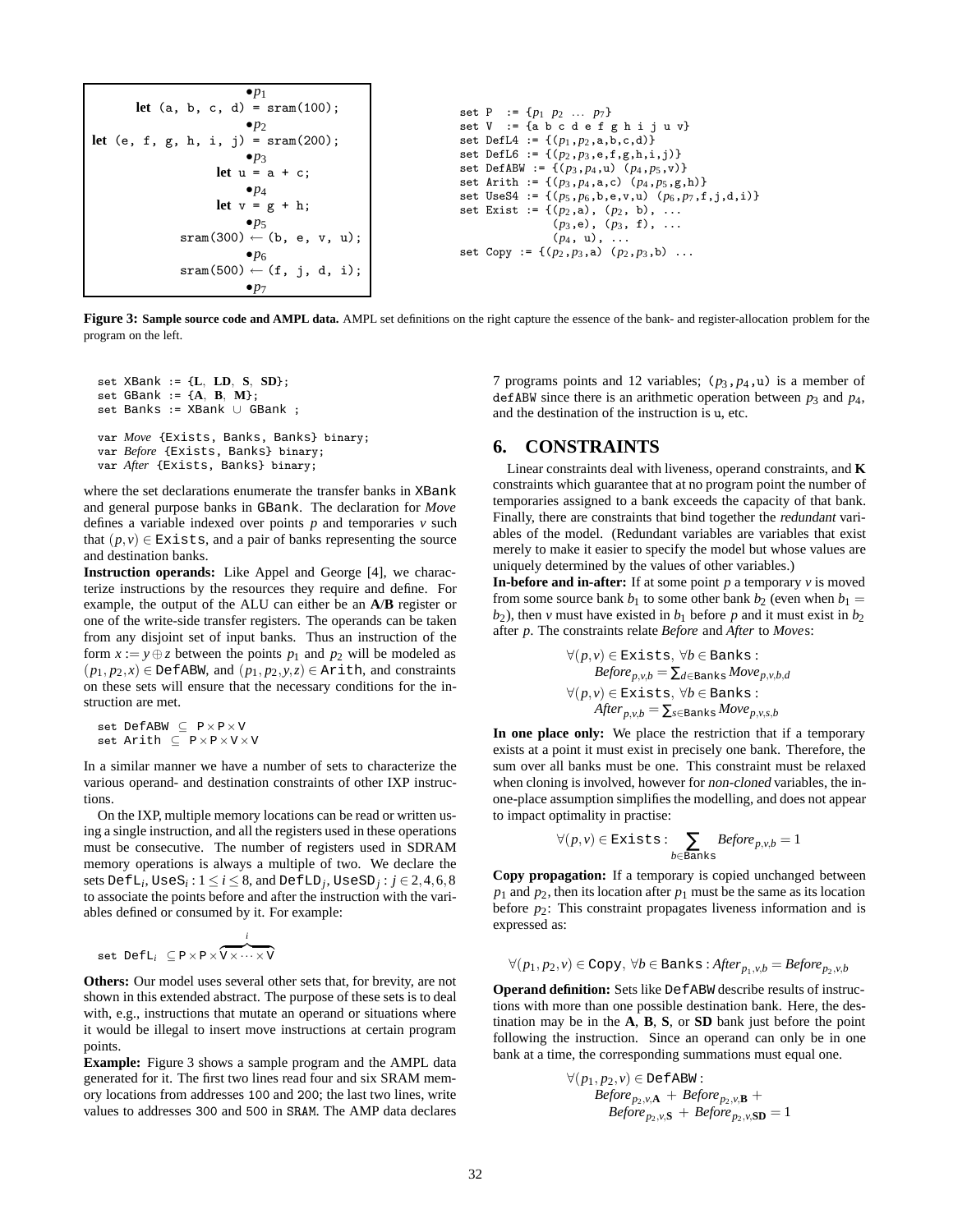**Arithmetic:** If x and y are involved in an ALU operation, then they must come from one of the input register banks **A**, **B**, **L**, or **LD**:

$$
\forall (p_1, p_2, x, y) \in \text{Arith}: \sum_{b \in \{\mathbf{A}, \mathbf{B}, \mathbf{L}, \mathbf{LD}\}} After_{p_1, x, b} = 1
$$
  

$$
\forall (p_1, p_2, x, y) \in \text{Arith}: \sum_{b \in \{\mathbf{A}, \mathbf{B}, \mathbf{L}, \mathbf{LD}\}} After_{p_1, y, b} = 1
$$

However, x and y cannot be in the same register bank:

$$
\forall (p_1, p_2, x, y) \in \text{Arith}, b \in \{\mathbf{A}, \mathbf{B}, \mathbf{L}, \mathbf{LD}\} : \nAfter p_1, x, b + After p_1, y, b \le 1
$$

Furthermore, if one of the operands is in a transfer bank, then the other operand cannot be in a transfer bank:

$$
\forall (p_1, p_2, x, y) \in \text{Arith}: After_{p_1, x, \mathbf{L}} + After_{p_1, y, \mathbf{LD}} \le 1
$$
  

$$
\forall (p_1, p_2, x, y) \in \text{Arith}: After_{p_1, x, \mathbf{LD}} + After_{p_1, y, \mathbf{L}} \le 1
$$

**Aggregate definition and use:** The aggregate definition and use constraints such as  $DefL_i$  and  $UseS_i$  are similar; the constraints merely cycle through the variables involved in the aggregate, specifying where they should exist. We only show the case  $i = 4$ :

$$
\begin{aligned} &\forall (p_1,p_2,v_1,v_2,v_3,v_4) \in \texttt{DefL4}, \\ &\forall i \in 1..4: \quad \textit{Before}_{p_2,v_i,\mathbf{L}} = 1 \\ &\forall (p_1,p_2,v_1,v_2,v_3,v_4) \in \texttt{UseS4}, \\ &\forall i \in 1..4: \quad \textit{After}_{p_1,v_i,\mathbf{L}} = 1 \end{aligned}
$$

**K and Spilling for A/B:** The ILP model does not pick colors for temporaries in **A**/**B** banks; this is left to a subsequent coloring phase. To prevent that phase from having to insert additional inter-bank moves or spills, the model makes sure that no more than 16 **A**/**B** registers are needed at any time. We leave room for one extra register in **A** to be able to implement cycles in parallel copies that might be needed during optimistic coalescing [4]. The **K** constraints are needed both before and after each point; for brevity we only show the former kind:

$$
\forall p \in P : \sum_{(p,v)\in \text{Exists}} Before_{p,v,\mathbf{A}} \le 15
$$

$$
\forall p \in P : \sum_{(p,v)\in \text{Exists}} Before_{p,v,\mathbf{B}} \le 16
$$

The **K** constraints for transfer banks is deferred to Section 9.

#### **7. OBJECTIVE FUNCTION**

The objective is to minimize the weighted cost of moves. For each point we compute a static frequency estimation based on loop nesting and branch probabilities using the Dempster-Shaffer theory to combine probabilities. (Our own variation of the Wu-Larus frequency estimation [25] can cope with irreducible flowgraphs.) The objective function uses the following parameters:

```
param weight{P}; /* execution freq */<br>param mvC := 1; /* move cost */
param m\text{vC} := 1; /* move cost */<br>param 1dC := 200; /* load cost */
param 1dC := 200;<br>param stC := 200:
                                        /* store cost */param bias := 1.01;
```
mvC is the cost of a register-register move, and stC and ldC are the cost of accessing spill memory.

If  $Move_{p,v,\mathbf{A},\mathbf{M}} = 1$ , then the move from **A** to **M** will be implemented as a register-register move from  $A \rightarrow S$ , followed by a  $(S \rightarrow M)$ . This is reflected in the objective function by using the term  $(mvC + stC) \cdot Move_{p,v,A,M}$ . (We also added a small bias towards using **A** registers over **B** registers since we found that this speeds up the ILP solver.) Here is the portion of the objective function that is related to moves from **A** and **B**.

 $\sum_{(p,v)\in\text{Exists}}($ */* ∗ from **A** bank ∗ */*  $\text{weight}_p \cdot \text{mvC} \cdot \sum_{b \in \{\mathbf{B}, \mathbf{S}, \mathbf{SD}\}} Move_{p,v,\mathbf{A},b}$ + weight*<sup>p</sup>* ·(mvC+stC)·*Movep,v,***A***,***<sup>M</sup>**  $+$  weight<sub>p</sub> · (mvC + stC + ldC) · Move<sub>p</sub><sub>*x*</sub>**A**<sub>L</sub> */* ∗ from **B** bank ∗ */* + bias·weight*<sup>p</sup>* ·mvC·∑*b*∈{**A***,***S***,***SD**} ·*Movep,v,***B***,<sup>b</sup>*  $\cdots$ )

# **8. A MILLION VARIABLES**

The above description of the model was a simplification. In practice, if defined this way, problem sizes grow too large and cannot be solved with reasonable resources. Since there are 7 banks, the number of *Move* variables for each temporary at each point is  $7^2$ . Since there are 64 available registers, we could theoretically have that many live temporaries at every program point. Even if we assumed just an average of 20 live variables at every point and a full instruction cache of 1000 instructions, then we would have approximately one million *Move* variables  $(7^2 \cdot 20 \cdot 1000)$ , not to mention *Before*, *After*, and so on.

To reduce the number of variables we perform a static analysis on the use of temporaries. For example, if a temporary is loaded from SRAM memory and is never stored back anywhere, then there is no reason for it to ever be in **S**, **SD**, or **LD**. We will therefore rule out all transitions to and from these banks. Of course, if the temporary is spilled, then it will have to make a brief appearance in **S**. Ruling out these banks implies that spilling will move the temporary either from *{***L**, **A**, **B***}* directly to **M**, and reloading will move from **M** directly to *{***L**, **A**, **B***}*. Since spilling occurs very rarely, these restrictions, which result in dramatically smaller optimization problems, are not a problem in practise.

# **9. AGGREGATES AND COLORING**

In the work of Appel and George the program generated from the results of integer-linear programming satisfied the **K** constraints, and subsequent coloring phases were used to assign registers using a variation of the Park and Moon [20] optimistic coalescing. We use the same approach for the **A** and **B** bank, but for transfer registers this is not possible because of aggregation.

In the example shown in Figure 3, two temporaries from the first read must be moved out of the transfer bank to make room for the next read. If a naïve "optimal" solution to the coloring problem does this in a manner resulting in fragmentation of the bank, then the second read cannot be performed even though a **K**-constraint was satisfied.

Our approach is to let the ILP solver derive a coloring of aggregates directly in conjunction with the bank assignment problem. For this we added the following declarations to the model:

```
set XRegs := 0..7;
var Color {V, XBank, XRegs} binary;
```
XRegs is an enumeration of register numbers,  $Color_{v,b,r} = 1$  if whenever  $v$  is in the transfer bank b, then it is in the register  $r$  of that transfer bank. There are a couple of important properties of the *Color* variable that are in the spirit of Fu and Wilken[15], in that the number of variables and constraints are manageable, (but optimality, in our case, may be compromized):

1. Color is point-independent: whenever a variable is in a specific bank, it will always reside in the same registers (even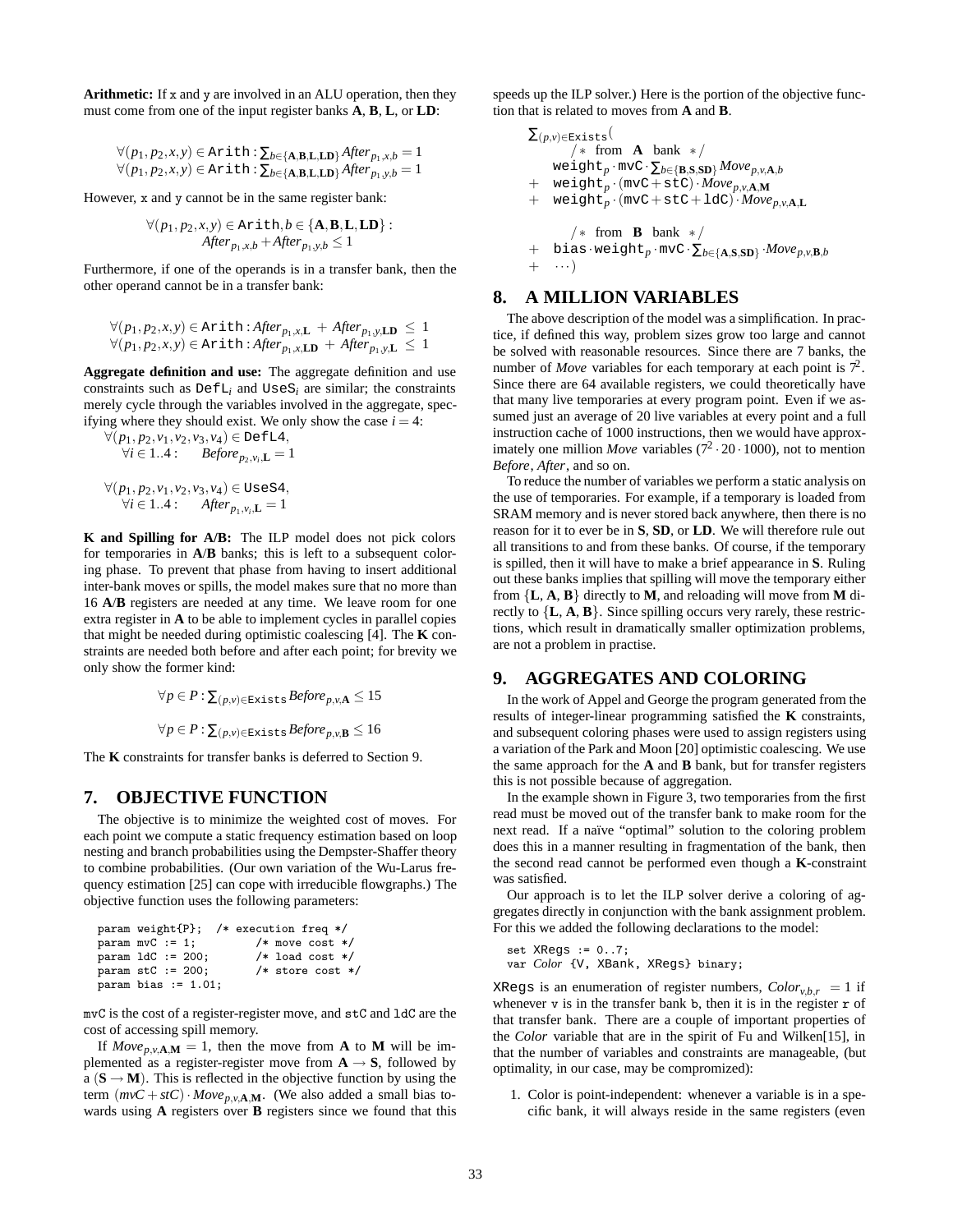after spilling/reloading).

- 2. The objective function is color-independent.
- 3. In general, if the flowgraph were not in static single assignment, the problem could become unsolvable. Consider a program:

```
(a, b, X, Y) \leftarrow \text{gram}(\ldots)(Y, X, u, v) \leftarrow \text{ gram}(\ldots)
```
In the first read operation Y must be in a higher numbered register than X, the opposite is true for the second operation, so there is no feasible solution. But programs like this are not in SSA form, and cannot occur.

4. The analogous problem on the write-side is avoided by the use of static single use form (Section 10). Assuming a bank of size four, without static single use form, there would be no solution for:

$$
\texttt{sram}(\ldots) \leftarrow (X, a, b, c);\\ \texttt{sram}(\ldots) \leftarrow (a, b, c, X);
$$

For continuity we express the constraints below using  $\forall (p, v) \in$ *Exists* and do not burden the reader with narrowing this down as described in Section 8.

**Color:** There are three constraints related to colors. A color must exist for a temporary that can live in a transfer bank:

$$
\forall v \in V \ b \in \texttt{XBank}: \ \sum_{r \in \texttt{XRegs}} Color_{v,b,r} = 1
$$

If two interfering temporaries are simultaneously live in a transfer bank, then they must not have the same color. Our model lists interferences explicitly in a set Interferes  $\subseteq$  V  $\times$  V because (due to cloning—see Section 10) it is not always true that two temporaries interfere just because they are both live at the same time:

$$
\forall (p, v_1), (p, v_2) \in \text{Exists}, (v_1, v_2) \in \text{Interferes}
$$
  
\n
$$
\forall b \in \text{XBank } \forall r \in \text{XRegs :}
$$
  
\n
$$
Before_{p, v_1, b} + Before_{p, v_2, b} + Color_{v_1, b, r} + Color_{v_2, b, r} \le 3
$$

An analogous constraint covers the *After* case.

**Aggregation:** The bulk of the constraints in our system have to do with aggregation, and they are all fairly simple and similar in nature. Adjacency is expressed pairwise:

$$
\forall (p_1, p_2, \dots, v_k, v_{k+1}, \dots) \in \text{DefL}_i \,\forall r \le 7 - i + k:
$$
  
Color<sub>v<sub>k</sub>, L,r = Color<sub>v<sub>k+1</sub>, L,r+1</sub></sub>

We found that adding a redundant set of constraints that immediately rules out a number of impossible allocations for an aggregate speeds up the solver. For example, the first temporary in an aggregate of three cannot possibly have colors 6 or 7.

**Same register:** Some instructions use one register number to refer to two different registers in two different banks. When coloring the corresponding temporaries we must make sure that they end up having the same color. Consider:

$$
\begin{array}{lcl} \texttt{dst} &\leftarrow & \texttt{hash}(\texttt{src}) \\ \texttt{dst} &\leftarrow & (\texttt{sram}[\texttt{addr=ea,bit\_test\_set}] &\leftarrow & \texttt{src}) \end{array}
$$

In the first line dst gets the hash of src, and in the second the memory at effective address ea is modified by src, and the old value returned in dst. Each of these operations correspond to instructions on the IXP, and in each case dst and src have the same register number but are in different transfer banks. We use a set



**Figure 4: An example of cloning.** *x* has clones *y* and *z*. All three start out at the same location but eventually have to split up to satisfy other constraints.

SameReg whose members are pairs of temporaries together with the two points just before and after the instruction in question. set SameReg ⊆ P×

set SameReg 
$$
\subseteq
$$
 P × P × V × V  
\n $\forall (p_1, p_2, d, s) \in \text{SameReg } \forall r \in \text{XRegs :}$   
\n $Color_{d, \text{L}, r} = Color_{s, \text{S}, r}$ 

**K and Spilling for transfer banks:** We do not need **K** constraints for **LD** or **SD** because the fact that a color must be picked for each occupant of the bank effectively limits their number. Even though the model also colors **L** and **S**, the situation here is slightly different because we sometimes need an extra register for implementing spills. To handle this, we added a set of 0-1 variables *colorAvail*<sub>*p*</sub>*b*,*r* for  $b \in \{L, S\}$  which indicate whether or not at point *p* one could allocate some variable to register *r* in *b*:

$$
\forall v : Color_{v,b,r} + Before_{p,v,b} \le 1 + colorAvail_{p,b,r}
$$

The **K** constraint for **L** and **S** then becomes

$$
\sum_{r \in \texttt{XRegs}} colorAvailable_{p,b,r} = 8 - needsSplit_{p,b}
$$

where  $needsSplit_{p,b}$  indicates that spilling requires a spare register in bank *b* at point *p*. *needsSpill*<sub>*p*,*b*</sub> itself is constrained by inequalities of the form

$$
needsSplit_{p,b} \geq Move_{p,v,b_1,b_2}
$$
  

$$
needsSplit_{p,b} \leq \sum_{b_1,b_2,...} Move_{p,v,b_1,b_2}
$$

for all relevant combinations of  $b_1$  and  $b_2$ . We found that the second constraint (which is not necessary for correctness) improves solve times by tightening the model somewhat:

#### **10. THE ROLE OF STATIC SINGLE USE**

In Figure 4, *x* has clones *y* and *z*. All of them eventually get used in different contexts. Immediately after a clone instruction, the original and all its clones are still in the same register. For our model this means that they are in the same bank *b* and, if *b* is a transfer bank, their *b*-colors are the same. The members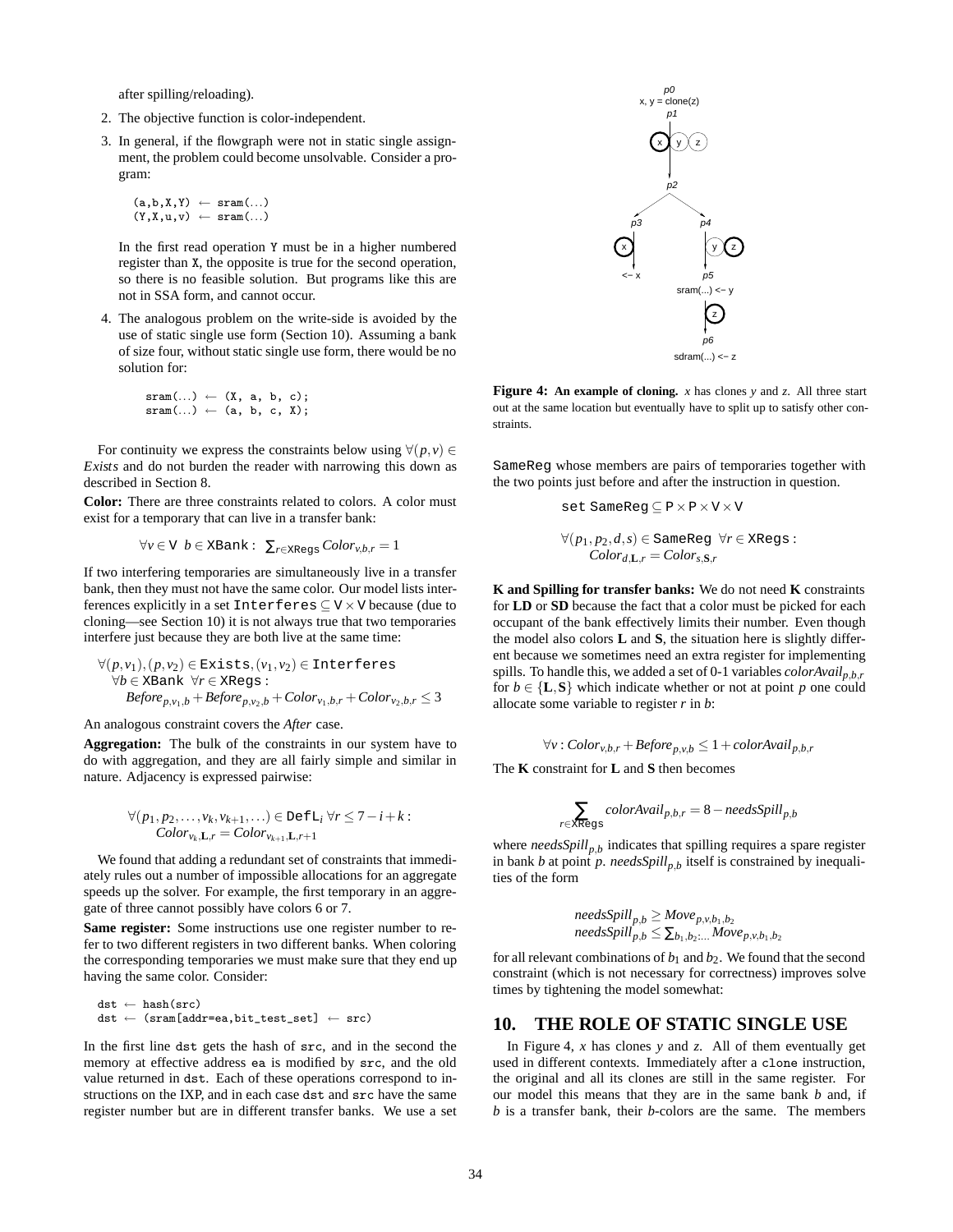$(p_1, p_2, d, s)$  of the Clone set indicate that a clone instruction exists between  $p_1$  and  $p_2$ , cloning the source  $s$  resulting in  $d$ . With this we can write:

$$
\forall (p_1, p_2, d, s) \in \text{Clone}: Before_{p_2, d, b} = After_{p_1, s, b}
$$

$$
\forall (p_1, p_2, d, s) \in \text{Clone}, r_1 \neq r_2, b \in \text{XBank}:
$$

$$
Color_{d, b, r_1} + Color_{s, b, r_2} \leq 2 - Before_{p_2, d, b}
$$

Other than at the point of cloning itself, there is no requirement for cloned temporaries to exist in the same bank or the same register. In our example (Figure 4) all three variables eventually must—and will—move to different banks to satisfy other constraints. In particular, *z* could get moved to its final destination even before  $p_5$  so that *y* and *z* exist in different banks simultaneously at that point (*y* in **S** and *z* in **SD**). But *y* and *z* represent the same program variable, so the cloning device effectively allows for such a program variable to be in more than one place at the same time.

We need to make the following adjustments in our model to account for the possibility of cloning:

- When coloring, we require different colors for live temporaries that *interfere* with one another. By definition, temporaries that are each other's clones do not interfere.
- In **K** constraints for **A**/**B** we should count only one representative for each set of mutual clones that is in the respective bank. For example, if x, y and z are all in **A** at  $p_2$ , then they will all be in the same register.
- In the objective function we should count as one any collection of moves that involve members of the same clone set, moving them from identical sources to identical destinations.

We take care of the first point by guaranteeing that whenever *x* and *y* are clones of one another, then neither  $(x, y) \in \text{Interferes}$ nor  $(y, x) \in$  Interferes.

The other two points require a different way of counting. For this we define three new sets of 0-1 variables referred to as *cloneBefore*, *cloneAfter*, and *cloneMove* and include constraints that tie them to *Before*, *After*, and *Move* as follows:

First we look at each program point *p* and consider the sets  ${x_1, \ldots, x_n}$  of temporaries that are clones of each other and live at *p*. From  $\{x_1, \ldots, x_n\}$  we pick a *representative*  $x_r$  for the point *p* and require that  $cloneBefore_{p,x_r,b} = 1$  if and only if there is at least one  $x \in \{x_1, \ldots, x_n\}$  so that  $\overline{Before}_{p,x,b} = 1$ . This can be expressed roughly as follows:

$$
\forall x \in \{x_1, \dots, x_n\} : cloneBefore_{p,x_r,b} \geq Before_{p,x,b}
$$
  
cloneBefore\_{p,x\_r,b} \leq \sum\_{x \in \{x\_1, \dots, x\_n\}} Before\_{p,x,b}

The same definition, *mutatis mutandis*, works for *cloneAfter* and also for *cloneMove*.

With this, **K** constraints can be adjusted to look at *cloneBefore* and *cloneAfter* instead of *Before* or *After* when dealing with clones. A similar change is done in the objective function using *cloneMove*.

In the example (see Figure 4) we have  $x$  to be the representative for *x*, *y*, and *z* between  $p_1$  and  $p_2$ . Later on, between  $p_4$  and  $p_5$ , *x* is not live any more, so a different representative gets used there.

# **11. RESULTS**

Network processors are so new that a set of standard benchmarks does not exist. We have exercised our compiler on a large number of problems, however three programs stand out both in size and in real-world relevance.

- **AES Rijndael:** implements the NIST standard for encryption based on Rijndael [10, 11]. Our implementation has the following variation from the fast C reference implementation available from http://www.nist.gov.
	- We keep the encryption state in registers at all times, sometimes exploding 4 registers holding the state into 16 registers containing the individual bytes.
	- The ethernet, IP, and TCP headers are shifted before encryption so that plaintext is read potentially quad-word misaligned, but the ciphertext is written out quad-word aligned.
	- The code maintains the TCP checksum field.
	- All tables reside in SRAM memory, resulting in contention; we did not investigate distributing the tables over the different memory banks.
	- The key expansion was statically computed.
	- We did not implement CBC, so the data size must be a multiple of 16 bytes.
- **Kasumi:** implements the Kasumi encryption algorithm[1] used in the ETSI 3GPP standard. Like Rijndael, this implementation shifts headers, statically computes the subkey expansion, and maintains the TCP checksum. All tables are stored in scratch memory, except the S9 table, which is stored in SRAM memory. By interleaving and packing all the subkey tables, each iteration performs one scratch read to access all the 16 subkey elements.
- **IPv6-IPv4 NAT** This program implements network address translation (NAT) between IPv6 and IPv4 headers [17]. Because of the different header sizes, the start of the packet must be moved to a new location and care is required in updating the new checksum field.

In all cases the code for the application must be compiled with code that synchronizes with the receive scheduler, reads in the packet from the receive FIFOs to SDRAM memory, synchronizes with the transmit scheduler, and contains the logic to invoke the worker thread.

Figure 5 summarizes the characteristics of these programs. Line counts are those reported by wc and includes whitespaces and comments. The numbers for NAT are those for an older (and now obsolete) version of Nova that was lower-level and did not have layouts.

Figure 6 shows the part of the AMPL statistics related to the number of variables that participate in coloring. All the variables mentioned in DefLi were added up and included in the first column. The table shows that the model has to deal with a fair deal of coloring.

Next we show the time it takes to solve the root relaxation (optimal linear solution), the time it takes to find the optimal integer solution (within 0.01% of optimal), the size of the optimization problem, and the number of inter-bank moves and spills. The numbers are in Figure 7; there are too few data points at the present time to plot a trend, but our experimentation gives reason to be optimistic about solve times. All numbers are for CPLEX [8] on an 800MHz dual pentium-III processor, 2Gbyte, Linux machine.

We have experimented with another objective function that lets us determine whether spills are required at all, and if so, where. Once this has been determined many of the variables and constraints involving memory can be eliminated, resulting in a much smaller linear program. We have not found it necessary to follow this route (which gave solve times of 9 seconds for AES and 19.2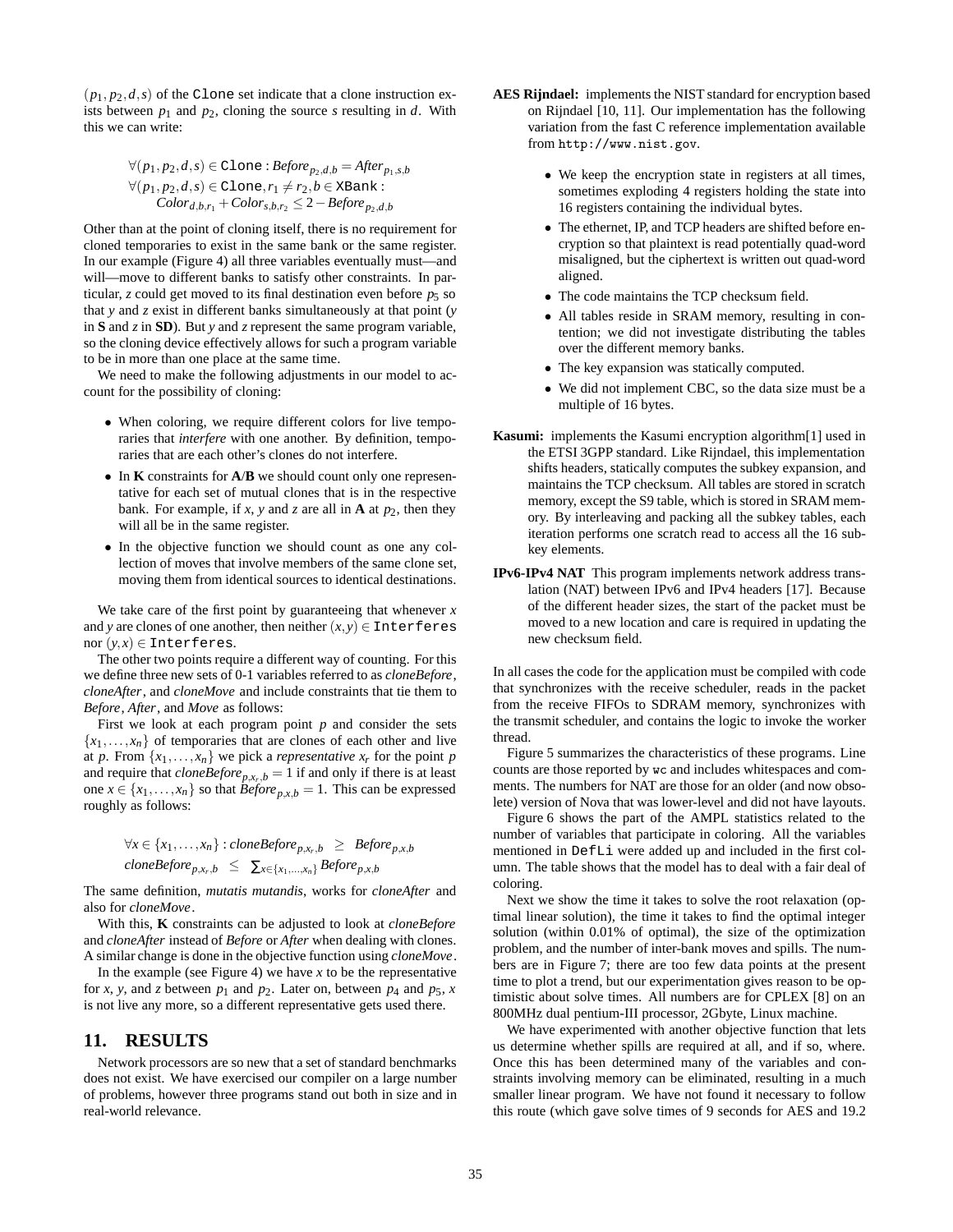|        |             | Line count   |       | Layouts | <b>Exceptions</b>         |  |        |
|--------|-------------|--------------|-------|---------|---------------------------|--|--------|
|        | <b>Nova</b> | instructions | specs | pack    | unpack $\ \text{raise}\ $ |  | handle |
| AES    | 541         | 588          |       |         |                           |  |        |
| Kasumi | 587         | 538          |       |         |                           |  |        |
| NAT    | 839         | 740          | -     |         | -                         |  |        |

#### **Figure 5: Static benchmark program statistics**

|            |    |    |       | DefLi DefLDj Total UseSi UseSDj Total |    |
|------------|----|----|-------|---------------------------------------|----|
| AES        | 68 |    | 84 II |                                       |    |
| Kasumi     | 44 | 14 | 58    |                                       |    |
| <b>NAT</b> | 43 |    | 65    | 60                                    | 64 |

#### **Figure 6: AMPL statistics**

|        | <b>Solve Time (sec)</b> |         | <b>Variables</b> |               | <b>Constraints</b> Terms in Objective | <b>Solution</b> |               |
|--------|-------------------------|---------|------------------|---------------|---------------------------------------|-----------------|---------------|
|        | Root                    | Integer | $\times1000$     | $\times 1000$ | 1000                                  | <b>Moves</b>    | <b>Spills</b> |
| AES    | 30.4                    | 35.9    | 108              | 102           | ີ                                     |                 |               |
| Kasumi | 48.2                    | 59.2    | 138              | 131           | 50                                    | 20              |               |
| NAT    | 69.2                    | 55.6    | 208              | 203           |                                       | 60              |               |

**Figure 7: Solver statistics**

seconds for NAT), and a detailed description is beyond the scope of this paper.

Lastly we have exercised the output of our compiler on real inhouse hardware [22] consisting of a 233 MHz IXP1200 with data from a hardware packet generator. For Rijndael we measured 270Mbs for payloads of 16 bytes, and 320, 210, and 60 Mbs for 8, 16, and 256 byte payloads using Kasumi. None of these programs were written to be highly optimized for bit-rate processing speeds.

# **12. FUTURE WORK / OPEN PROBLEMS**

There are many opportunities to improve the current design and implementation and more open research questions to address:

- **newer IXP chips** Our project focused on the IXP1200. While most of the ideas will carry over to more recent versions of the IXP hardware, there are also a number of new features (e.g., nearest neighbor registers, and signals) that need to be addressed.
- **multithreading** Nova provides a key piece of the puzzle, however a complete solution must address the issues of co-operative multithreading among micro-engines, threads, and host processor.
- **module system** The addition of a module system together with a more powerful type system (e.g., one that lets the programmer create new abstract types) will become more important as programmers begin to collect larger utility libraries of IXP code.
- **re-materialization** A compiler with aggressive constant folding and propagation such as ours tends to create intermediate code with many residual constants. Loading a constant is not without cost: on the IXP it takes 1 or 2 instructions, depending on the value. To avoid wasting cycles this way one can keep frequently used constants in registers. But this can be costly, too, because it will increase register pressure. Thus, the problem of loading constants should be solved by the register allocator, and a simple trick makes this straightforward.

We treat every individual constant as a temporary and invent a virtual register bank **C**. **C** has unlimited capacity and can hold constants (but nothing else). A move to **C** represents the operation of discarding a constant from a physical register; it has zero cost. A move from **C** represents the load operation of the corresponding constant; its cost depends on the value of the constant (which is statically known). This scheme can be further refined by paying attention to pairs  $(c_1, c_2)$  of constants where calculating  $c_2$  from  $c_1$  is cheaper than loading *c*<sup>2</sup> from scratch. (We have an AMPL model that takes all this into account, but we did not find the time to complete the rest of our compiler infrastructure to take advantage of it.)

**global register allocation** Our compiler fully inlines all procedure calls, and Nova was designed for this to always be possible. However, excessive inlining can easily cause code explosion. A better compilation scheme would be to compile to a runtime model that permits genuine procedure calls. But on the IXP1200 we cannot afford to use a stack. The challenge is then to find an ILP formulation of register allocation that derives globally optimal calling conventions and callee-save assignments for every procedure [6].

#### **13. CONCLUSIONS**

Unconventional architectures with compilation problems that do not have good heuristic solutions require unconventional compilation techniques. Our results indicate that 0-1 integer linear programs can provide an excellent solution for an architecture such as the Intel IXP. Our ILP formulation addresses three open problems without good known heuristics: bank assignment, coloring of aggregates in conjunction with bank assignment, and the management of variables in multiple locations.

The formulation of our model turns out to be straightforward. Although not optimal in the strict sense, we have evidence to believe that the solutions are very good. Finding a correct mathematical model is relatively easy, but we found that engineering such a model to reduce the number of redundant variables and constraints is extremely important. Making the right set of assumptions to limit